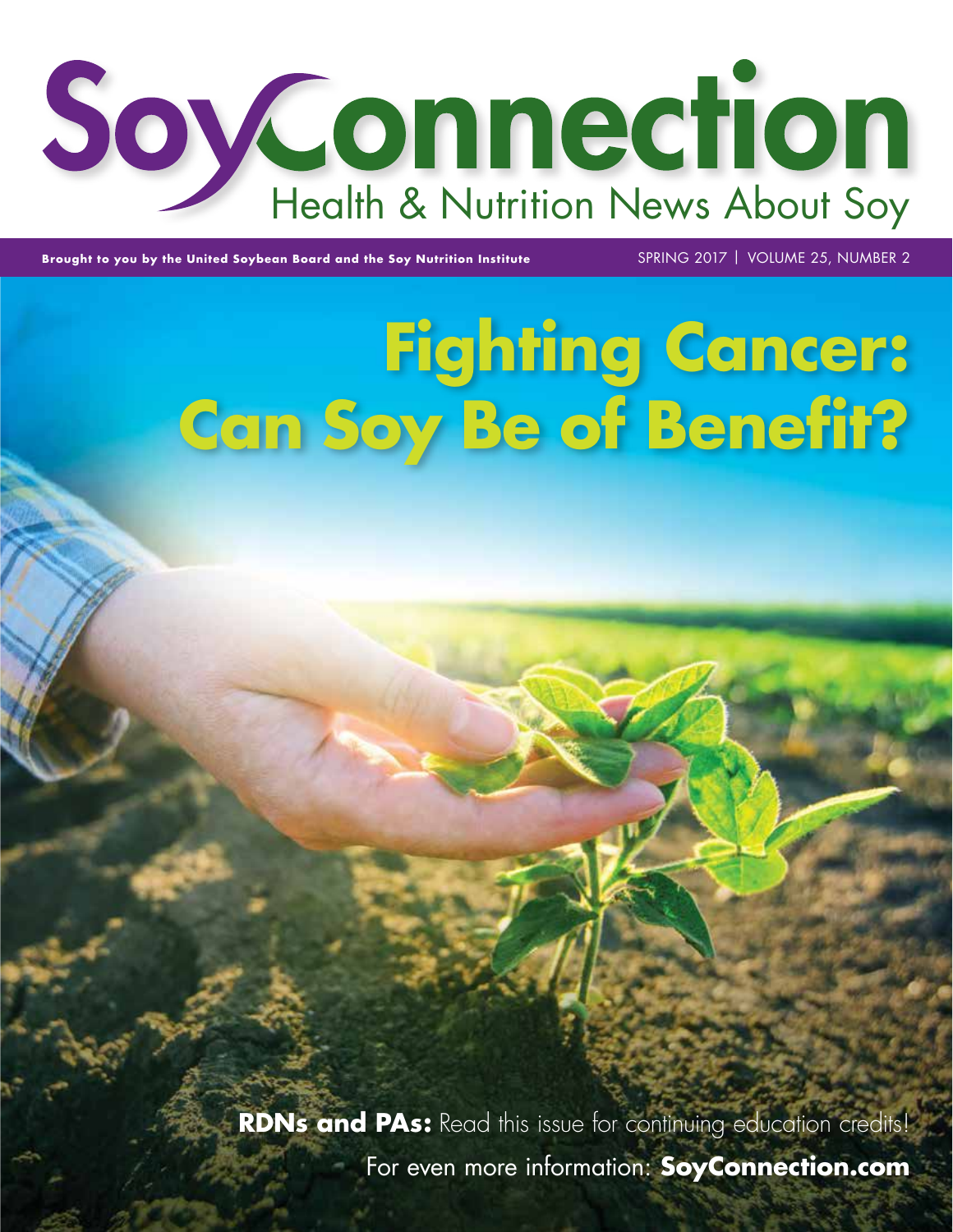## In This Issue

- Role of Soy in the Prevention, Treatment of Six Cancer Types
- Cancer Trends Worldwide and Across America

■ Soy Oil Corner: Observational Studies Show PUFA Lowers CVD Risk and Isn't Proinflammatory



The *Soy Connection,* funded by farmer checkoff dollars, is produced by the United Soybean Board and the Soy Nutrition Institute. An electronic version of this newsletter can be found at <www.soyconnection.com/newsletters>.

#### **Editorial Board**

Mark Messina, PhD, Chairman Patricia Samour, MMSc, RD, LDN, FAND Guy Johnson, PhD Christine Werner, PhD, RD, PA-C

#### **Editorial Staff**

Steve Veile, Managing Editor Lori Pendleton, Editorial Assistant Susan Ferber, Graphic Design

#### *The Soy Connection*

P.O. Box 237 Jefferson City, MO 65102 Email: [steve@qinc.co](mailto:steve@qinc.co)

## **ROLE OF SOY IN THE PREVENTION, TREATMENT OF SIX CANCER TYPES**

#### **By Mark Messina, PhD, MS**

Since the early 1990s soyfoods have been widely investigated for their potential role in cancer prevention.<sup>1</sup> Much of this research has been conducted because soyfoods are uniquely-rich sources of isoflavones. Most of the cancer research involving soy has focused on breast and prostate cancer because these cancers are known to be hormonally regulated and countries that consume soyfoods have low incidence rates of both cancers.2 Previous issues of this newsletter have addressed these two cancers and the reader is referred to the references for additional information on breast<sup>3-7</sup> and prostate<sup>8-10</sup> cancer.

The etiology of a number of cancers is thought to include a hormonal component and isoflavones potentially inhibit carcinogenesis through both hormonal and non-hormonal mechanisms.11 In fact, initial interest in the chemopreventive effects of isoflavones was based on the ability of genistein to inhibit the activity of an enzyme overexpressed in cancer cells.12 Therefore, soy may impact the development of several cancers, not just breast and prostate cancer. This article provides a brief overview based primarily on the clinical and epidemiologic research of the current understanding of soy intake and risk of cancers of the endometrium, colon and rectum, lung, bladder, skin and thyroid.

## **Endometrial Cancer (EC)**

Endometrial cancer (cancer of the corpus uteri) represents the most common gynecological malignancy in the industrialized world and is the seventh most common cancer among females (although incidence and mortality rates vary markedly among geographical regions and countries).2 The highest rates of this cancer are in the United States and Europe and the lowest are in Asia and Africa.13

Several observations support the important role that estrogen plays in the etiology of EC<sup>14</sup> although the extent to which this is true may be influenced by estrogen receptor (ER) polymorphisms.15 "Ever users" of unopposed estrogen therapy are about two to three times more likely to develop EC as "never users"<sup>16-18</sup> and women with EC have increased ovarian volume and higher estradiol levels.<sup>19</sup> For this reason, soyfoods could be theorized to increase or decrease EC risk because they contain isoflavones.

Two recently published meta-analyses of the epidemiologic data have evaluated the relationship between soy intake and EC risk. One such analysis involving ten studies (eight casecontrol, two prospective) found soy intake was inversely associated with EC risk with an overall risk estimate (RE) of 0.81 (95% confidence interval [CI]: 0.72, 0.91).20 Subgroup analyses revealed statistically significant protective effects for both Asian (RE=0.79, 95% CI: 0.66, 0.95) and non-Asian (RE=0.83, 95% CI: 0.71, 0.96) populations.

The second analysis also found soy (isoflavone) intake was protective against EC (odds ratio [OR]=0.81, 95% CI: 0.74, 0.89) but sub-analysis indicated reduced risks were limited to the ten case-control studies (OR 0.81: 95% CI: 0.73, 0.90). Nevertheless, there were only three cohort studies in the analysis and the reduction in risk was close to significant.<sup>21</sup> Dietary isoflavones were associated with protection against EC in both Asian and non-Asian countries.

Clinical studies indicate that unlike estrogen, isoflavones do not adversely affect the endometrium. This conclusion is based on a review by the European Food Safety Authority of 25 clinical studies that measured endometrial thickness and nine that measured histopathological changes in the endometrium.<sup>22</sup> Interestingly, a recently published meta-analysis found that when all clinical studies (N=23; 2,167 participants) were included in the analysis, there was no effect of isoflavones on endometrial thickness, whereas there was a significant (P=0.04) decrease in thickness when considering only the seven North American trials which involved 726 women.<sup>23</sup>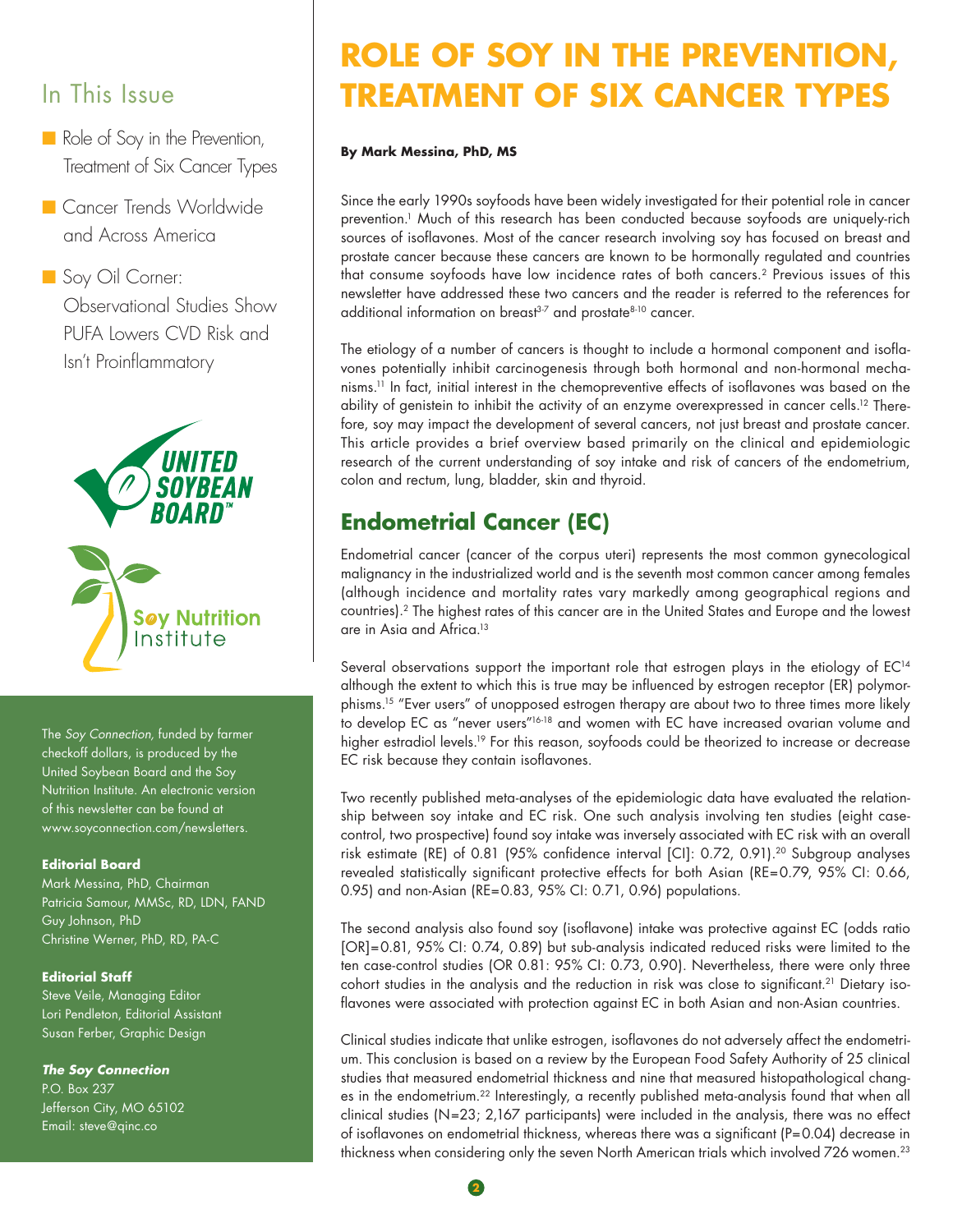On the other hand, there was a small increase in thickness among women involved in the three Asian trials, but none of these studies actually intervened with isoflavones derived from soybeans.

Finally, Bitto et al.<sup>24</sup> found in a six-month trial involving 56 premenopausal women with non-atypical endometrial hyperplasia that the isoflavone genistein (54 mg/day) significantly improved symptoms in comparison to a placebo and had a similar effect as norethisterone acetate (a progestin used to treat hyperplasia). These results suggest genistein was functioning as an anti-estrogen possibly by upregulating ERβ expression. The daily amount of genistein taken by the women in this study is provided by ~4 servings of soyfoods.

## **Colorectal Cancer (CRC)**

Colorectal cancer is the third most prevalent cancer worldwide and one of the most common solid carcinomas in Western countries.<sup>25</sup> CRC incidence rates are higher in developed nations than in developing countries.<sup>26</sup>

A meta-analysis of 17 epidemiologic studies, which consisted of 13 case-control and four prospective cohort studies, showed that soy isoflavone consumption was associated with a reduction in CRC risk (relative risk [RR]=0.78, 95% CI: 0.72, 0.85). However, subgroup analysis indicated a protective effect was observed only in Asian populations (RR=0.79; 95% CI: 0.72-0.87), and in case-control studies (RR=0.76; 95% CI: 0.68–0.84).27 The lack of effect in non-Asian studies is not surprising because, as pointed out more than a decade ago, typical Western isoflavone intake is likely too low to exert physiological effects.28

A 2016 meta-analysis concurs with the aforementioned meta-analysis in finding a non-significant decreased risk of CRC associated with isoflavones among prospective studies (RR=0.94, 95% CI: 0.83, 1.07) whereas the association was significant among case-control studies for total isoflavone intake (RR=0.86; 95% CI: 0.77, 0.96).29

Theoretically, isoflavones could reduce CRC risk because they preferentially bind to ERβ in comparison to ER $\alpha;^{30}$  targeting ERβ has been suggested as being a novel clinical approach for management of colorectal adenomatous polyps and prevention of colorectal carcinoma in patients at risk for this disease.31 However, a 12-month trial comparing the effects of 58 g/day soy protein containing either 3 or 83 mg isoflavones found the isoflavone-rich protein did not reduce colorectal epithelial cell proliferation or the average height of proliferating cells in the cecum, sigmoid colon, and rectum and actually increased cell proliferation measures in the sigmoid colon.<sup>32</sup>

## **Lung Cancer (LC)**

Smoking contributes to 80% and 90% of lung cancer (LC) deaths in women and men, respectively. Men who smoke are 23 times more, and women who smoke are 13 times more likely to develop LC than those who have never smoked.<sup>33</sup> Nevertheless, there still appears to be a role for lifestyle in the etiology of LC.

A meta-analysis of 11 epidemiologic studies found an inverse association between soy protein intake and risk of LC that was of borderline statistical significance (OR=0.98, 95% CI: 0.96, 1.00). Sub-analysis indicated the inverse association was statistically significant in nonsmokers (OR=0.96; 95% CI: 0.93, 0.99) and stronger than in smokers (P for difference <0.05).<sup>34</sup> The findings did not differ according to gender, study design or types of soyfoods consumed. Soy protein was used as a common measure of soy intake in this analysis.

Similar results were reported for a meta-analysis of eight prospective and seven case-control studies wherein isoflavones were associated with a significantly decreased risk of LC in both prospective and case-control studies; however, sub-analysis indicated isoflavones were associated with a decreased risk of LC among never smokers (5 datasets from 4 studies, RR=0.64, 95% CI: 0.51, 0.79) but not among former/current smokers (4 datasets from 3 studies, RR=1.03, 95% CI: 0.86, 1.24).29

No clinical studies relevant to LC were identified, but in animal models of LC, the administration of isoflavones significantly decreases tumor incidence and increases the life span of the tumor-bearing animals, 35 particularly in female mice.<sup>36</sup> Emerging evidence suggests that estrogen signaling promotes LC progression and ER antagonists such as tamoxifen may counteract the detrimental effect of hormone therapy on LC.37 Therefore, although very speculative, the proposed protective effects of soy against LC could result from isoflavones exerting an anti-estrogenic effect. On the other hand, it is recognized that the molecular profile of tumors from smokers differs from non-smokers with the latter being more likely to have mutations of the epidermal growth factor receptor,<sup>38</sup> an oncogene which may be suppressed by the isoflavone genistein.39 Finally, a mouse study reported that soy isoflavones given pre- and post-radiation protect the lungs against the adverse effects of radiation treatment for LC.40

## **Bladder Cancer (BC)**

Bladder cancer is one of the most common malignancies affecting the urinary system. It is the third most common male and tenth most common female cancer in the United States.41 In comparison, the incidence of bladder cancer in Asia is relatively low.42-43 Nevertheless, two Chinese prospective studies raised the possibility that soy could increase risk of BC.

Continued on pg. 4

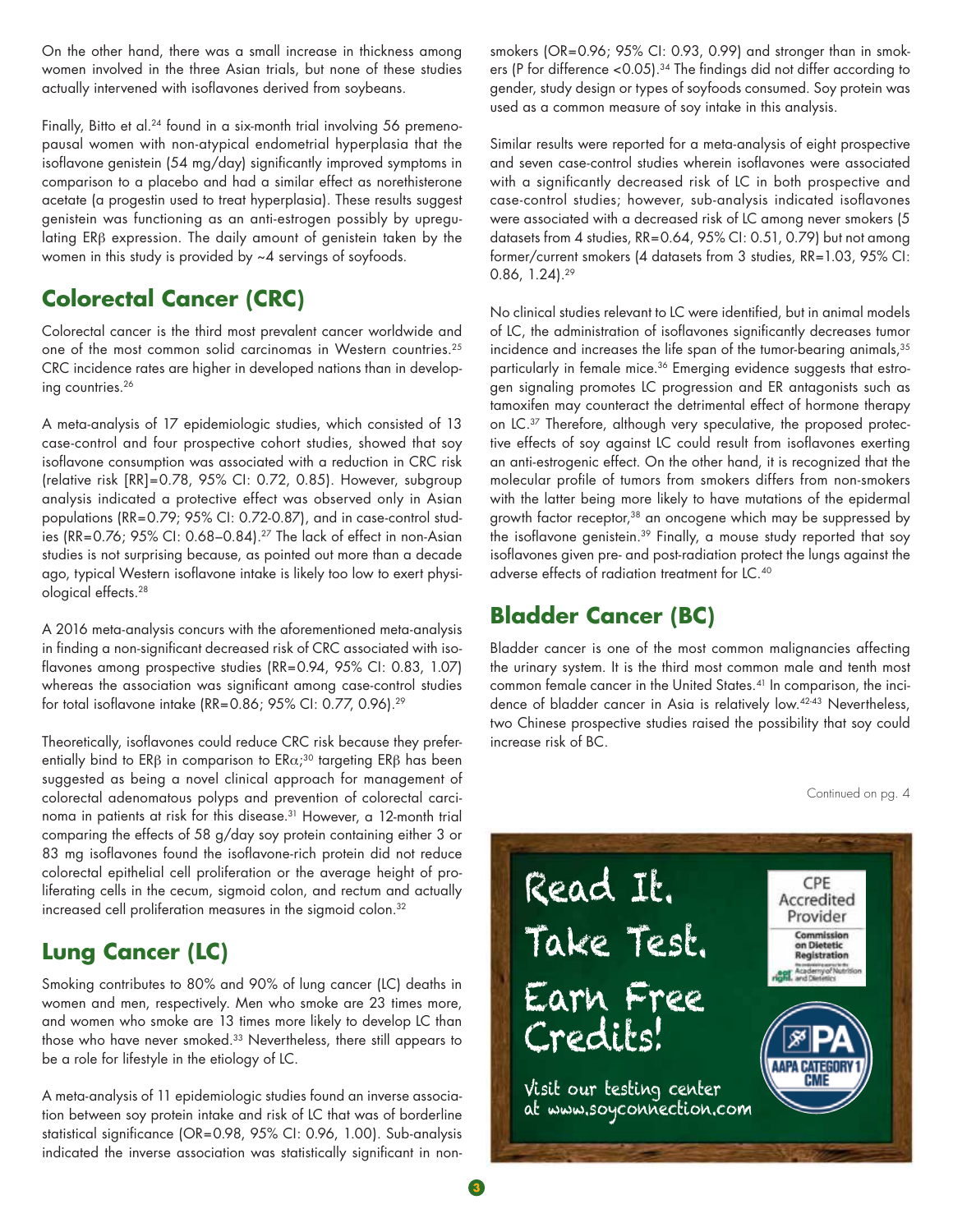The Shanghai Cohort Study reported that, compared to men consuming soy less than once a week, the RR (95% CI) for those who consumed soy 1–<3 times per week, 3–<7 times a week and daily were 2.05 (0.80, 5.29), 2.45 (0.89, 6.76) and 4.61 (1.57, 13.51), respectively (P for trend=0.004) after controlling for a number of potential

confounders. The study involved 18,244 men aged 45–64 years who were followed for as long as 16 years.44 Similar results were reported in the Singapore Chinese Health Study. Relative to the lowest quartile of energy-adjusted total soy intake (<36.9 g/1000 Kcal), the highest quartile of total soy intake (≥92.5 g/1000 Kcal) was associated with a 2.3-fold increase in bladder cancer risk (95% CI: 1.1, 5.1) after adjustment for potential confounders.45 However, in contrast, a meta-analysis that included these two studies, two additional prospective studies and one case-control study, found no relationship between BC risk and isoflavone intake, although the increased risk was close to significant.<sup>29</sup>

In contrast to the epidemiologic data, Zhou et al.46,47 reported that soybean isoflavones and soy phytochemical concentrates inhibit the growth of murine and human bladder cell lines in vitro and in vivo in a dose-dependent manner, and Wang et al.<sup>48</sup> showed that

genistein enhanced the efficacy of a commonly used drug to treat bladder cancer in mice.

Finally, a phase two randomized, placebo-controlled trial by Messing et al.39 found that genistein administration for 14 to 21 days before surgery decreased phosphorylation of epidermal growth factor receptor in bladder tumors, suggesting that this isoflavone could inhibit one aspect of the carcinogenesis pathway. However, because a pharmacological dose (300 mg/day) of genistein was used, the findings from this trial may not be applicable to the consumption of soyfoods.

### **Skin Cancer (Melanoma)**

Only very limited preclinical research involving isoflavones and melanoma has been conducted, but there is a theoretical basis for speculating that these soybean constituents reduce risk of skin cancer.

Melanoma incidence is higher in males than in females and females have a significant survival advantage over men. ERβ is the predominant ER in melanoma and its expression decreases in melanoma progression which supports its role as a tumor suppressor.<sup>49</sup> For this reason, ERβ is now considered an effective molecular target for melanoma treatment, and ERβ agonists are proposed as effective in helping to prevent and/or treat melanoma.<sup>49</sup> As noted previously, isoflavones preferentially bind to and activate ERβ in comparison to ER $\alpha$ .<sup>30</sup>

A study with mice implanted with melanoma cells showed that genistein (15 mg/kg body weight) decreased tumor volume and weight by approximately 30% and reduced the quantity of melanin (and the



degree of erythema) in direct proportion to the number of days of treatment. Furthermore, no metastasis to the liver was recorded in the treated group whereas, significant metastasis occurred in the control mice.50 While these findings are impressive, their relevance to humans consuming soyfoods is very unclear given the large dose of genistein

> employed and the fact that it was administered by intraperitoneal injection.

A second mouse study, which may be more relevant, compared the effects of isolated soy protein (ISP) and selenium-enriched ISP with a casein-containing diet on pulmonary metastasis of murine melanoma cells. Mice were fed their respective diets for two weeks before and two weeks after injection of the cancer cells. In comparison to mice fed casein, the number of mice with ≥50 tumors was significantly decreased in animals fed soy protein, and the exposure to selenium further enhanced tumor suppression.<sup>51</sup>

## **Thyroid Cancer**

The suggestion has been made that soy intake may increase thyroid cancer risk, perhaps by increasing serum levels of thyroid stimulating hormone (TSH).<sup>52-54</sup> However, the clinical evidence shows conclusively that neither soy nor isoflavones increase TSH levels

in people with normal-functioning thyroids.<sup>55,56</sup> Furthermore, although Kimura et al.57 found that the addition of soy to iodine-deficient diets increased malignant goiter in Wistar rats, Son et al.58,59 found no effect of isoflavones on thyroid carcinogenesis in male<sup>58</sup> and female<sup>59</sup> rats. Furthermore, Seike et al.<sup>60</sup> found that dietary genistein inhibited chemically-induced thyroid cancer.

Epidemiologic data reported by Takezaki et al.<sup>61</sup> found that soy intake was unrelated to thyroid cancer risk among Japanese women in Nagoya. Furthermore, a U.S. case-control study by Horn-Ross et al.62 found that isoflavone intake was inversely related to risk of thyroid cancer. Also, although thyroid cancer incidence rates are higher among Southeast Asians living in the United States in comparison to other ethnic groups, low soy/isoflavone intake was identified as contributing to these higher rates.<sup>63</sup>

### **Summary and Conclusions**

Definitively establishing diet/cancer relationships is extremely difficult. Understanding of these relationships is based primarily on cohort studies. Intermediary markers for cancer are less well established then they are for other chronic diseases such as heart disease (blood pressure, LDL-cholesterol) and osteoporosis (bone mineral density). Consequently, clinical studies focused on intermediary markers for cancer are generally less revealing than they are for other chronic diseases. Although animal studies are widely used in cancer research, they often fall short of being able to predict human responses.<sup>64,65</sup>

Of the cancers addressed above, the epidemiologic data are most supportive of a protective effect of soy against EC and CRC although this support is based primarily on case-control rather than cohort stud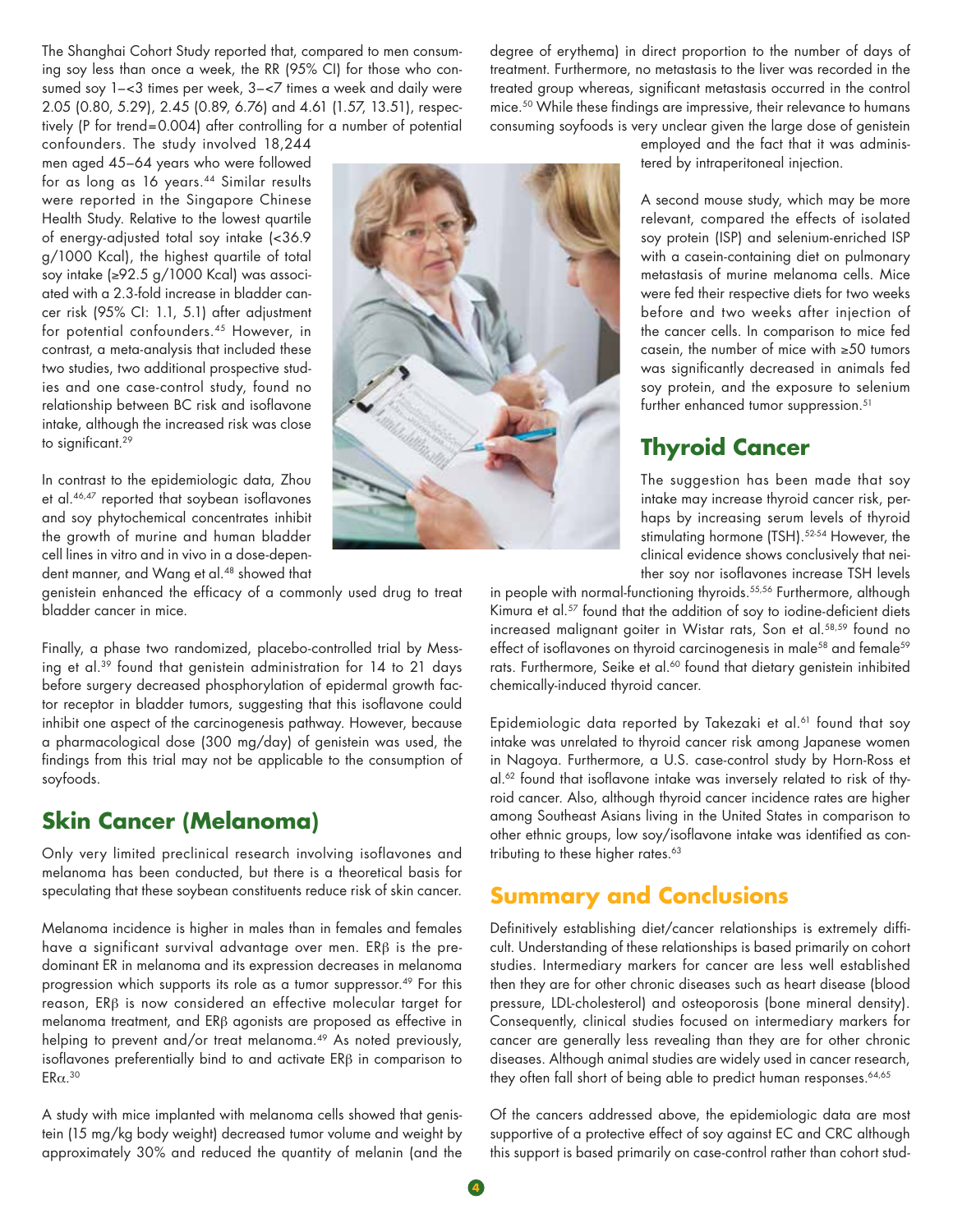ies. For a variety of reasons, case-control studies carry less weight within the epidemiologic community than cohort studies. Although there is a theoretical basis for soy reducing risk of these cancers, clinical data are lacking. In contrast, the rather limited epidemiologic data suggest that soy could increase risk of BC; however, the animal studies show just the opposite.

Epidemiologic evidence suggesting that soy decreases risk of LC among non-smokers is particularly intriguing because expression of the oncogene that is increased in tumors from non-smokers may be suppressed by genistein. The skin cancer data are much too limited to meaningfully speculate about a role for soy, whereas the thyroid cancer data provide considerable assurance that soy does not increase risk of this cancer.

Finally, it is important to emphasize that most of the epidemiologic data relevant to understanding the impact of soy intake on cancer risk comes from studies involving Asian populations. These studies are valuable because, unlike the situation in non-Asian countries, soy consumption is less likely to identify individuals that differ markedly from their non-soy consuming counterparts, so confounding is less of an issue. On the other hand, there are always concerns about extrapolating the results from one ethnic group to another. Since in general soy intake is low among non-Asian populations, meaningful insight into the soy/cancer relationship is most likely to come from Western cohort studies such as the Adventist Health Study-2 and the Oxford component of the European Prospective Investigation into Cancer and Nutrition (EPIC), which include significant numbers of high-soy-consumers.

#### **References:**

- 1. Messina M and Barnes S. The role of soy products in reducing risk of cancer*.* J Natl Cancer Inst 1991;83:541-6.
- 2. Pisani P, Bray F, and Parkin DM. Estimates of the world-wide prevalence of cancer for 25 sites in the adult population*.* Int J Cancer 2002;97:72-81.
- 3. Magee PJ and Rowland I. Soy products in the management of breast cancer*.* Curr Opin Clin Nutr Metab Care 2012;15:586-91.
- 4. Xie Q, Chen ML, Qin Y, Zhang QY, Xu HX, Zhou Y, Mi MT, and Zhu JD. Isoflavone consumption and risk of breast cancer: a dose-response meta-analysis of observational studies*.* Asia Pac J Clin Nutr 2013;22:118-27.
- 5. Chi F, Wu R, Zeng YC, Xing R, Liu Y, and Xu ZG. Post-diagnosis soy food intake and breast cancer survival: A meta-analysis of cohort studies*.* Asian Pac J Cancer Prev 2013;14:2407-2412.
- 6. Messina M and Hilakivi-Clarke L. Early intake appears to be the key to the proposed protective effects of soy intake against breast cancer*.* Nutr Cancer 2009;61:792-8.
- 7. Baglia ML, Zheng W, Li H, Yang G, Gao J, Gao YT, and Shu XO. The association of soy food consumption with the risk of subtype of breast cancers defined by hormone receptor and HER2 status*.* Int J Cancer 2016;139:742-8.
- 8. Zhang M, Wang K, Chen L, Yin B, and Song Y. Is phytoestrogen intake associated with decreased risk of prostate cancer? A systematic review of epidemiological studies based on 17,546 cases*.* Andrology 2016;4:745-56.
- 9. Zhang HY, Cui J, Zhang Y, Wang ZL, Chong T, and Wang ZM. Isoflavones and prostate cancer: A review of some critical issues*.* Chin Med J (Engl) 2016;129:341-7.
- 10. Ahmad A, Biersack B, Li Y, Bao B, Kong D, Ali S, Banerjee S, and Sarkar FH. Perspectives on the role of isoflavones in prostate cancer*.* AAPS J 2013;15:991-1000.
- 11. Sarkar FH and Li Y. Soy isoflavones and cancer prevention*.* Cancer Invest 2003;21:744-57.
- 12. Akiyama T, Ishida J, Nakagawa S, Ogawara H, Watanabe S, Itoh N, Shibuya M, and Fukami Y. Genistein, a specific inhibitor of tyrosine-specific protein kinases*.* J Biol Chem 1987;262:5592-5.
- 13. Parkin DM, Pisani P, and Ferlay J. Estimates of the worldwide incidence of 25 major cancers in 1990*.* Int J Cancer 1999;80:827-41.
- 14. Kaaks R, Lukanova A, and Kurzer MS. Obesity, endogenous hormones, and endometrial cancer risk: a synthetic review*.* Cancer Epidemiol Biomarkers Prev 2002;11:1531-43.
- 15. Ashton KA, Proietto A, Otton G, Symonds I, McEvoy M, Attia J, Gilbert M, Hamann U, and Scott RJ. Estrogen receptor polymorphisms and the risk of endometrial cancer*.* BJOG 2009;116:1053-61.
- 16. Weiderpass E, Adami HO, Baron JA, Magnusson C, Bergstrom R, Lindgren A, Correia N, and Persson I. Risk of endometrial cancer following estrogen replacement with and without progestins*.* J Natl Cancer Inst 1999;91:1131-7.
- 17. Role of progestogen in hormone therapy for postmenopausal women: position statement of The North American Menopause Society*.* Menopause 2003;10:113-32.
- 18. Grady D, Gebretsadik T, Kerlikowske K, Ernster V, and Petitti D. Hormone replacement therapy and endometrial cancer risk: a meta-analysis*.* Obstet Gynecol 1995;85:304-13.
- 19. Sherman ME, Madigan MP, Lacey JV, Jr., Garcia-Closas M, Potischman N, Carreon JD, Hartge P, and Brinton LA. Ovarian volumes among women with endometrial carcinoma: associations with risk factors and serum hormones*.* Gynecol Oncol 2007;107:431-5.
- 20. Zhang GQ, Chen JL, Liu Q, Zhang Y, Zeng H, and Zhao Y. Soy intake is associated with lower endometrial cancer risk: A systematic review and meta-analysis of observational studies*.* Medicine (Baltimore) 2015;94:e2281.
- 21. Zhong XS, Ge J, Chen SW, Xiong YQ, Ma SJ, and Chen Q. Association between dietary iso-flavones in soy and legumes and endometrial cancer: A systematic review and meta-analysis*.* J Acad Nutr Diet 2016
- 22. EFSA ANS Panel (EFSA Panel on Food Additives and Nutrient Sources added to Food), 2015. Scientific opinion on the risk assessment for peri- and post-menopausal women taking food supplements containing isolated isoflavones*.* EFSA J;13:4246 (342 pp).
- 23. Liu J, Yuan F, Gao J, Shan B, Ren Y, Wang H, and Gao Y. Oral isoflavone supplementation on endometrial thickness: a meta-analysis of randomized placebo-controlled trials*.* Oncotarget 2016;7:17369-79.
- 24. Bitto A, Granese R, Triolo O, Villari D, Maisano D, Giordano D, Altavilla D, Marini H, Adamo EB, Nicotina PA, D'Anna R, and Squadrito F. Genistein aglycone: a new therapeutic approach to reduce endometrial hyperplasia*.* Phytomedicine 2010;17:844-50.
- 25. Stintzing S. Management of colorectal cancer*.* F1000Prime Rep 2014;6:108.
- 26. Jemal A, Bray F, Center MM, Ferlay J, Ward E, and Forman D. Global cancer statistics*.* CA Cancer J Clin 2011;61:69-90.
- 27. Yu Y, Jing X, Li H, Zhao X, and Wang D. Soy isoflavone consumption and colorectal cancer risk: a systematic review and meta-analysis*.* Sci Rep 2016;6:25939.
- 28. Messina M. Western soy intake is too low to produce health effects*.* Am J Clin Nutr 2004;80:528-9.
- 29. Grosso G, Godos J, Lamuela-Raventos R, Ray S, Micek A, Pajak A, Sciacca S, D'Orazio N, Rio DD, and Galvano F. A comprehensive meta-analysis on dietary flavonoid and lignan intake and cancer risk: level of evidence and limitations*.* Mol Nutr Food Res 2016
- 30. Oseni T, Patel R, Pyle J, and Jordan VC. Selective estrogen receptor modulators and phytoestrogens*.* Planta Med 2008;74:1656-65.
- 31. Williams C, DiLeo A, Niv Y, and Gustafsson JA. Estrogen receptor beta as target for colorectal cancer prevention*.* Cancer Lett 2016;372:48-56.
- 32. Adams KF, Lampe PD, Newton KM, Ylvisaker JT, Feld A, Myerson D, Emerson SS, White E, Potter JD, and Lampe JW. Soy protein containing isoflavones does not decrease colorectal epithelial cell proliferation in a randomized controlled trial*.* Am J Clin Nutr 2005;82:620-6.
- 33. 2004 Surgeon General's Report-The Health Consequences of Smoking. https://[www.cdc.](http://www.cdc.gov/tobacco/data_statistics/sgr/2004/)) [gov/tobacco/data\\_statistics/sgr/2004/\)](http://www.cdc.gov/tobacco/data_statistics/sgr/2004/))*.*
- 34. Wu SH and Liu Z. Soy food consumption and lung cancer risk: a meta-analysis using a common measure across studies*.* Nutr Cancer 2013;65:625-32.
- 35. Menon LG, Kuttan R, Nair MG, Chang YC, and Kuttan G. Effect of isoflavones genistein and daidzein in the inhibition of lung metastasis in mice induced by B16F-10 melanoma cells*.* Nutr Cancer 1998;30:74-7.
- 36. Gallo D, Zannoni GF, De Stefano I, Mosca M, Ferlini C, Mantuano E, and Scambia G. Soy phytochemicals decrease nonsmall cell lung cancer growth in female athymic mice*.* J Nutr 2008;138:1360-4.
- 37. Bouchardy C, Benhamou S, Schaffar R, Verkooijen HM, Fioretta G, Schubert H, Vinh-Hung V, Soria JC, Vlastos G, and Rapiti E. Lung cancer mortality risk among breast cancer patients treated with anti-estrogens*.* Cancer 2011;117:1288-95.
- 38. Rudin CM, Avila-Tang E, Harris CC, Herman JG, Hirsch FR, Pao W, Schwartz AG, Vahakangas KH, and Samet JM. Lung cancer in never smokers: molecular profiles and therapeutic implica-tions*.* Clin Cancer Res 2009;15:5646-61.
- 39. Messing E, Gee JR, Saltzstein DR, Kim K, diSant'Agnese A, Kolesar J, Harris L, Faerber A, Havi-

Continued on pg. 6

#### **ABOUT THE AUTHOR**

**Mark Messina, PhD, MS,** is the co-owner of Nutrition Matters, Inc., a nutrition consulting company, and is an adjunct professor at Loma Linda University. His research focuses on the health effects of soyfoods and soybean components. He is chairman of *The Soy Connection* Editorial Board and executive director of the Soy Nutrition Institute.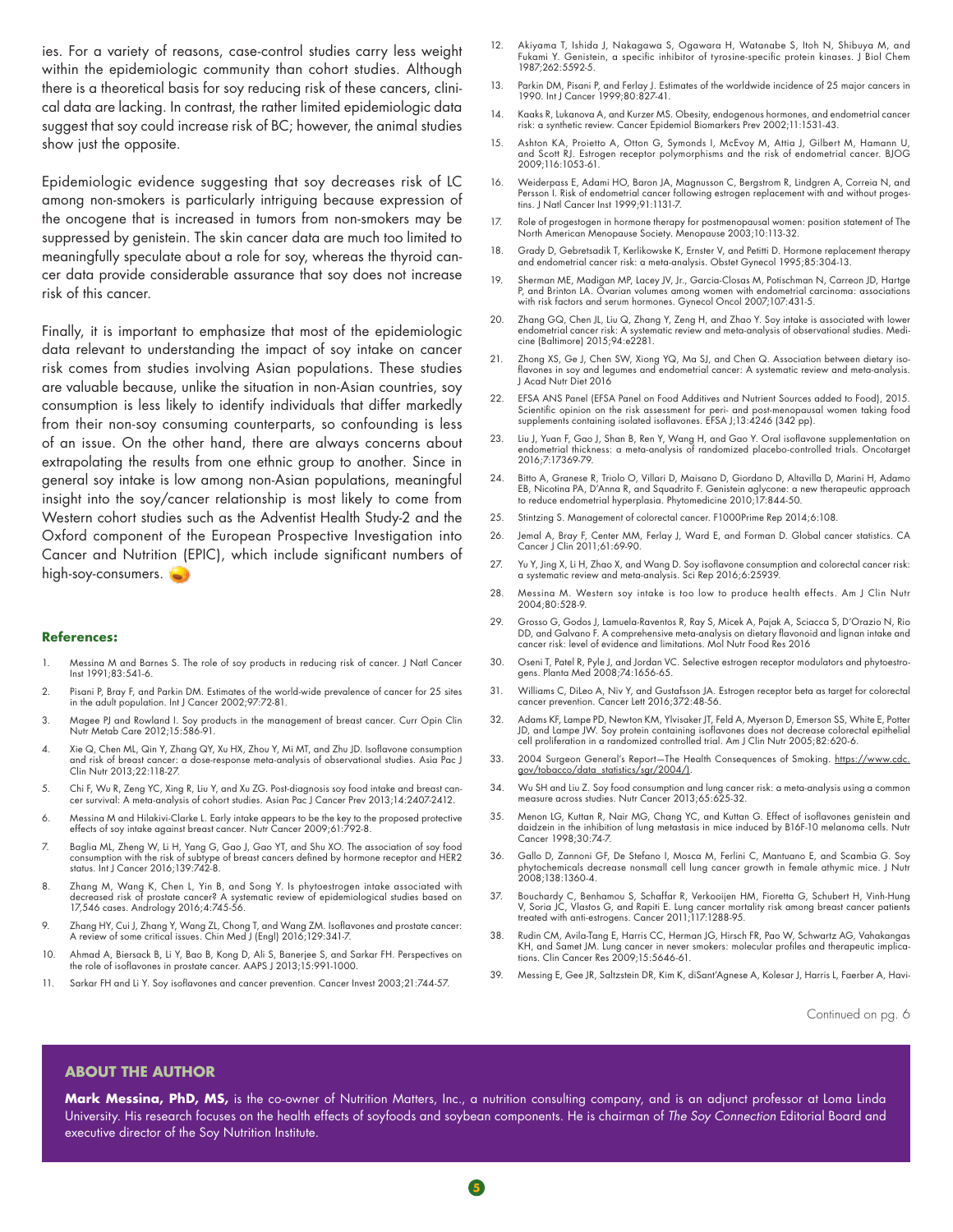ghurst T, Young JM, Efros M, Getzenberg RH, Wheeler MA, Tangrea J, Parnes H, House M, Busby JE, Hohl R, and Bailey H. A phase 2 cancer chemoprevention<br>biomarker trial of isoflavone G-2535 (genistein) in presurgical bladder cancer<br>patients. Cancer Prev Res (Phila) 2012;5:621-30.

- 40. Hillman GG, Singh-Gupta V, Lonardo F, Hoogstra DJ, Abernathy LM, Yunker CK, Rothstein SE, Rakowski J, Sarkar FH, Gadgeel S, Konski AA, and Joiner MC. Radio-protection of lung tissue by soy isoflavones*.* J Thorac Oncol 2013;8:1356-64.
- 41. American Cancer Society, *Cancer Facts and Figures 2016*2016, Atlanta, GA.
- 42. Yang Y, Xie L, Zheng JL, Tan YT, Zhang W, and Xiang YB. Incidence trends of urinary bladder and kidney cancers in urban Shanghai, 1973-2005*.* PLoS One 2013;8:e82430.
- 43. Kakehi Y, Hirao Y, Kim WJ, Ozono S, Masumori N, Miyanaga N, Nasu Y, and Yokomizo A. Bladder Cancer Working Group report*.* Jpn J Clin Oncol 2010;40 Suppl 1:i57-64.
- Sun CL, Yuan JM, Wang XL, Gao YT, Ross RK, and Yu MC. Dietary soy and increased risk of bladder cancer: a prospective cohort study of men in Shanghai, China*.* Int J Cancer 2004;112:319-23.
- 45. Sun CL, Yuan JM, Arakawa K, Low SH, Lee HP, and Yu MC. Dietary soy and increased risk of bladder cancer: the Singapore Chinese Health Study*.* Cancer Epidemiol Biomarkers Prev 2002;11:1674-7.
- 46. Zhou JR, Mukherjee P, Gugger ET, Tanaka T, Blackburn GL, and Clinton SK. Inhibi-tion of murine bladder tumorigenesis by soy isoflavones via alterations in the cell cycle, apoptosis, and angiogenesis*.* Cancer Res 1998;58:5231-8.
- 47. Singh AV, Franke AA, Blackburn GL, and Zhou JR. Soy phytochemicals prevent orthotopic growth and metastasis of bladder cancer in mice by alterations of cancer cell proliferation and apoptosis and tumor angiogenesis*.* Cancer Res 2006;66:1851-1858.
- 48. Wang Y, Wang H, Zhang W, Shao C, Xu P, Shi CH, Shi JG, Li YM, Fu Q, Xue W, Lei YH, Gao JY, Wang JY, Gao XP, Li JQ, Yuan JL, and Zhang YT. Genistein sensitizes bladder cancer cells to HCPT treatment in vitro and in vivo via ATM/ NF-kappaB/IKK pathway-induced apoptosis*.* PLoS One 2013;8:e50175.
- 49. Marzagalli M, Montagnani Marelli M, Casati L, Fontana F, Moretti RM, and Limonta P. Estrogen receptor beta in melanoma: From molecular insights to potential clinical utility*.* Front Endocrinol (Lausanne) 2016;7:140.
- 50. Danciu C, Borcan F, Bojin F, Zupko I, and Dehelean C. Effect of the isoflavone genistein on tumor size, metastasis potential and melanization in a B16 mouse model of murine melanoma*.* Nat Prod Commun 2013;8:343-6.
- 51. Li D, Graef GL, Yee JA, and Yan L. Dietary supplementation with high-selenium soy protein reduces pulmonary metastasis of melanoma cells in mice*.* J Nutr 2004;134:1536-40.
- 52. Fitzgerald G, Harbige LS, Forti A, and Crawford MA. The effect of nutritional counselling on diet and plasma EFA status in multiple sclerosis patients over three years*.* Hum Nutr Appl Nutr 1987;41:297-310.
- 53. Doerge D and Chang H. Inactivation of thyroid peroxidase by soy isofla-vones, in vitro and in vivo*.* J Chromatogr B Analyt Technol Biomed Life Sci vones, in vitro and<br>2002:777:269-279.
- 54. Fitzpatrick M. Soy formulas and the effects of isoflavones on the thyroid*.* N Z Med J 2000;113:24-6.
- 55. Messina M and Redmond G. Effects of soy protein and soybean isoflavones on thyroid function in healthy adults and hypothyroid patients: a review of the relevant literature*.* Thyroid 2006;16:249-58.
- 56. EFSA. EFSA ANS Panel (EFSA Panel on Food Additives and Nutrient Sources added to Food), 2015. Scientific opinion on the risk assessment for peri- and postmenopausal women taking food supplements containing isolated isoflavones. EFSA J. 13,4246 (342 pp). 2015
- 57. Kimura S, Suwa J, Ito M, and Sato H. Development of malignant goiter by defatted soybean with iodine-free diet in rats*.* Gann 1976;67:763-5.
- 58. Son HY, Nishikawa A, Ikeda T, Nakamura H, Miyauchi M, Imazawa T, Furukawa F, and Hirose M. Lack of modifying effects of environmental estrogenic compounds on the development of thyroid proliferative lesions in male rats pretreated with N-bis(2-hydroxypropyl)nitrosamine (DHPN)*.* Jpn J Cancer Res 2000;91:899-905.
- 59. Son HY, Nishikawa A, Ikeda T, Furukawa F, and Hirose M. Lack of modification by environmental estrogenic compounds of thyroid carcinogenesis in ovariectomized rats pretreated with N-bis(2-hydroxypropyl)nitrosamine (DHPN)*.* Jpn J Cancer Res 2000;91:966-72.
- 60. Seike N, Wanibuchi H, Morimura K, Wei M, Nishikawa T, Hirata K, Yoshikawa J, and Fukushima S. Enhancement of lung carcinogenesis by nonylphenol and genistein in a F344 rat multiorgan carcinogenesis model*.* Cancer Lett 2003;192:25-36.
- 61. Takezaki T, Hirose K, Inoue M, Hamajima N, Kuroishi T, Nakamura S, Koshikawa T, Matsuura H, and Tajima K. Risk factors of thyroid cancer among women in Tokai, Japan*.* J Epidemiol 1996;6:140-7.
- 62. Horn-Ross PL, Hoggatt KJ, and Lee MM. Phytoestrogens and thyroid cancer risk: the San Francisco Bay Area thyroid cancer study*.* Cancer Epidemiol Biomarkers Prev 2002;11:43-9.
- 63. Haselkorn T, Stewart SL, and Horn-Ross PL. Why are thyroid cancer rates so high in southeast asian women living in the United States? The bay area thyroid cancer study*.* Cancer Epidemiol Biomarkers Prev 2003;12:144-50.
- 64. Shanks N, Greek R, and Greek J. Are animal models predictive for humans? Philos Ethics Humanit Med 2009;4:2.
- 65. Akhtar A. The flaws and human harms of animal experimentation*.* Camb Q Healthc Ethics 2015;24:407-19.

## **CANCER TRENDS WORLDWIDE AN ACROSS AMERICA**

#### **By Christine Werner, PhD, PA-C, RD**

One out of every third individual will encounter a cancer diagnosis in his or her lifetime.<sup>1</sup> While projections indicate approximately 22 million Americans will be diagnosed with cancer over the next 20 years, more people are surviving their cancers and death rates from cancer are declining,<sup>1</sup> in part due to improved screening, detection and treatment advancements. This article describes distinct patterns and trends of cancer rates and deaths worldwide and in the United States, according to most recent published data.

#### **Cancer Worldwide**

Cancer is the second most common cause of death worldwide; cardiovascular disease ranks first.2 Developed countries have higher cancer incidence and mortality rates than less developed or developing countries, regardless of gender.

Cancers of the lung, prostate, colon and rectum (colorectal) are the most commonly diagnosed cancers in men while cancers of the breast, colorectal and lung are the top three diagnosed cancers in women.2 Lung cancer continues to be the leading cause of cancer death in men followed by prostate cancer, while breast cancer is the leading cause of cancer-related death in women, followed by lung cancer.2,3 Cancers due to infectious etiology are more prevalent in developing countries, with stomach cancer the most reported, followed by liver and cervix cancers.

#### **Cancer Trends Among U.S. Men**

Prostate and skin cancer are the most commonly diagnosed cancers among American men, followed by cancer of the lung and bronchus and colon and rectum.3,4 Rates of prostate cancer have decreased over the past ten years, though it is still the second highest leading cause of cancer death (8%), followed closely by colon and rectum (8–9%). The rate of death from prostate cancer is higher among African Americans than men of any other racial or ethnic groups.<sup>2,5</sup>

Mortality from lung and bronchial cancer continues to be *the most common* type of fatal cancer among men even though incidence trends have decreased the past 10-15 years.<sup>1-3</sup> Many trends in cancer incidence and mortality rates reflect advancement in diagnostic screenings (i.e., PSA blood test, mammography, colonoscopy, Pap/ HBV test, etc.), public health/risk factor education (cigarette smoking, genetic/familial inheritance) and expansion of medical treatment modalities.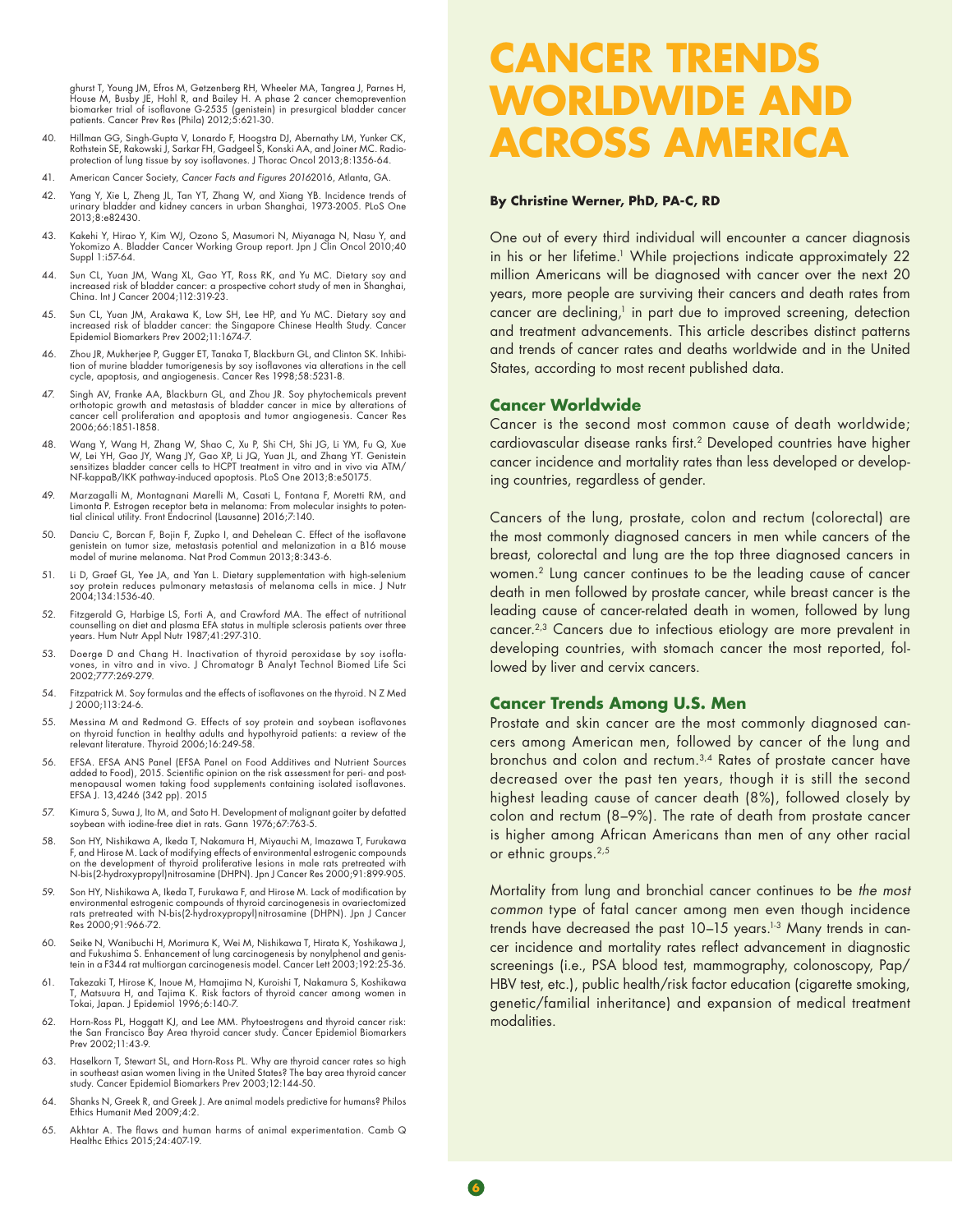| <b>Estimated New Cases</b>     |                       | <b>Estimated Deaths</b>        |                                |
|--------------------------------|-----------------------|--------------------------------|--------------------------------|
| Male                           | Female                | Male                           | Female                         |
| Prostate                       | <b>Breast</b>         | Lung & bronchus                | Lung & bronchus                |
| 180,890 (21%)                  | 246,660 (29%)         | 85,920 (27%)                   | 72,160 (26%)                   |
| Lung & bronchus                | Lung & bronchus       | Prostate                       | Breast                         |
| 117,920 (14%)                  | 106,470 (13%)         | 26,120 (8%)                    | 40,450 (14%)                   |
| Colon & rectum                 | Colon & rectum        | Colon & rectum                 | Colon & rectum                 |
| 70,820 (8%)                    | 63,670 (8%)           | 26,020 (8%)                    | 23,170 (8%)                    |
| Urinary bladder                | Uterine corpus        | Pancreas                       | Pancreas                       |
| 58,950 (7%)                    | 60,050 (7%)           | 21,450 (7%)                    | 20,330 (7%)                    |
| Melanoma of the skin           | Thyroid               | Liver & intrahepatic bile duct | Ovary                          |
| 46,870 (6%)                    | 49,350 (6%)           | 18,280 (6%)                    | 14,240 (5%)                    |
| Non-Hodgkin lymphoma           | Non-Hodgkin lymphoma  | Leukemia                       | Uterine corpus                 |
| 40,170 (5%)                    | 32,410 (4%)           | 14,130 (4%)                    | 10,470 (4%)                    |
| Kidney & renal pelvis          | Melanoma of the skin  | Esophagus                      | Leukemia                       |
| 39,650 (5%)                    | 29,510 (3%)           | 12,720 (4%)                    | 10,270 (4%)                    |
| Oral cavity & pharynx          | Leukemia              | Urinary bladder                | Liver & intrahepatic bile duct |
| 34,780 (4%)                    | 26,050 (3%)           | 11,820 (4%)                    | 8,890 (3%)                     |
| Leukemia                       | Pancreas              | Non-Hodgkin lymphoma           | Non-Hodgkin lymphoma           |
| 34,090 (4%)                    | 25,400 (3%)           | 11,520 (4%)                    | 8,630 (3%)                     |
| Liver & intrahepatic bile duct | Kidney & renal pelvis | Brain & other nervous system   | Brain & other nervous system   |
| 28,410 (3%)                    | 23,050 (3%)           | 9,440 (3%)                     | 6,610(2%)                      |
| All sites                      | All sites             | All sites                      | All sites                      |
| 841,390 (100%)                 | 843,820 (100%)        | 314,290 (100%)                 | 281,400 (100%)                 |

Estimates are rounded to the nearest 10, and cases exclude basal cell and squamous cell skin cancers and in situ carcinoma except urinary bladder.

@2016, American Cancer Society, Inc., Surveillance Research

Additional types of cancers have been reported more prevalent in men than women according to recent estimates.3,4 The incidence of kidney/bladder, oral cavity and pharynx cancers is more than twice as high among men, while that of liver cancer is three times higher among men than women.<sup>3,4</sup>

Leukemia and lymphoma are two cancers that continue to be among the top ten cancers affecting both men and women. The incidence of leukemia and lymphoma have increased over the past few decades while deaths rates for both have decreased over time.<sup>2,4</sup>

While melanoma makes up only 1% of all skin cancer diagnoses, it accounts for the majority of all skin cancer deaths.<sup>3,6</sup> In 2016, it was projected there would be over 76,000 new diagnoses of melanoma, and greater than 10,000 patient deaths from this type of skin cancer.3 Incidence rates of melanoma increase in men over 50, while rates of melanoma are higher in women before the age of 50.3,6

#### **Cancer Trends Among U.S. Women**

Breast cancer is the most commonly diagnosed cancer among American women and is the second leading cause of cancer death.<sup>2,3</sup> Lung

cancer is the leading cause of cancer death in women, while colon and rectal (colorectal) cancer is third.<sup>1-3</sup> Death rates from breast cancer have fallen over the past 20 years in part due to earlier detection and improvements in treatment.

The incidence of ovarian cancer has steadily declined over the past ten years though it is still the leading cause of death among the reproductive organ cancers. In comparison, the incidence of endometrial cancer has been mildly rising (1.3–1.9% annually), regardless of the age of the women.<sup>3</sup> Cancers of the anus, gallbladder and thyroid all have higher incident rates among women than men although the rate of thyroid cancer is three times higher than the others. The death rate from thyroid cancer is equal to that of men.4

#### **Conclusions**

Cancer is a significant global health concern. One in every seven deaths worldwide are caused by cancer.<sup>1-3</sup> Risk of developing cancer increases with age. It is predicted that in the U.S., 21.7 million new cancer diagnoses will be made, and that 13 million cancer deaths will occur by 2030.<sup>2-3</sup> Unhealthy eating patterns, physical inactivity, genetics, and many other environmental factors play important roles in the etiology of several cancers.<sup>1-3</sup>

#### **References:**

- 1. National Cancer Institute. *Cancer Statistics*. March 14, 2016. <https://www.cancer.gov/about-cancer/understanding/statistics>
- 2. American Cancer Society. *Global Cancer Facts & Figures*. Third Edition. Atlanta: American Cancer Society;2015.
- 3. American Cancer Society. *Cancer Facts & Figures 2016*. Atlanta: American Cancer Society;2016.
- 4. Siegel RL, Miller KD, Jemal A. *Cancer Statistics, 2017*. CA CANCER J CLIN. 2017;67:7-30.
- 5. National Cancer Institute. *Cancer Health Disparities Research*. January 30,2017.<https://www.cancer.gov/research/areas/disparities>
- 6. American Cancer Society. *Key Statistics for Melanoma Skin Cancer*. January 6, 2017. <https://www.cancer.org/cancer/melanoma-skin-cancer/about/key-statistics.html>